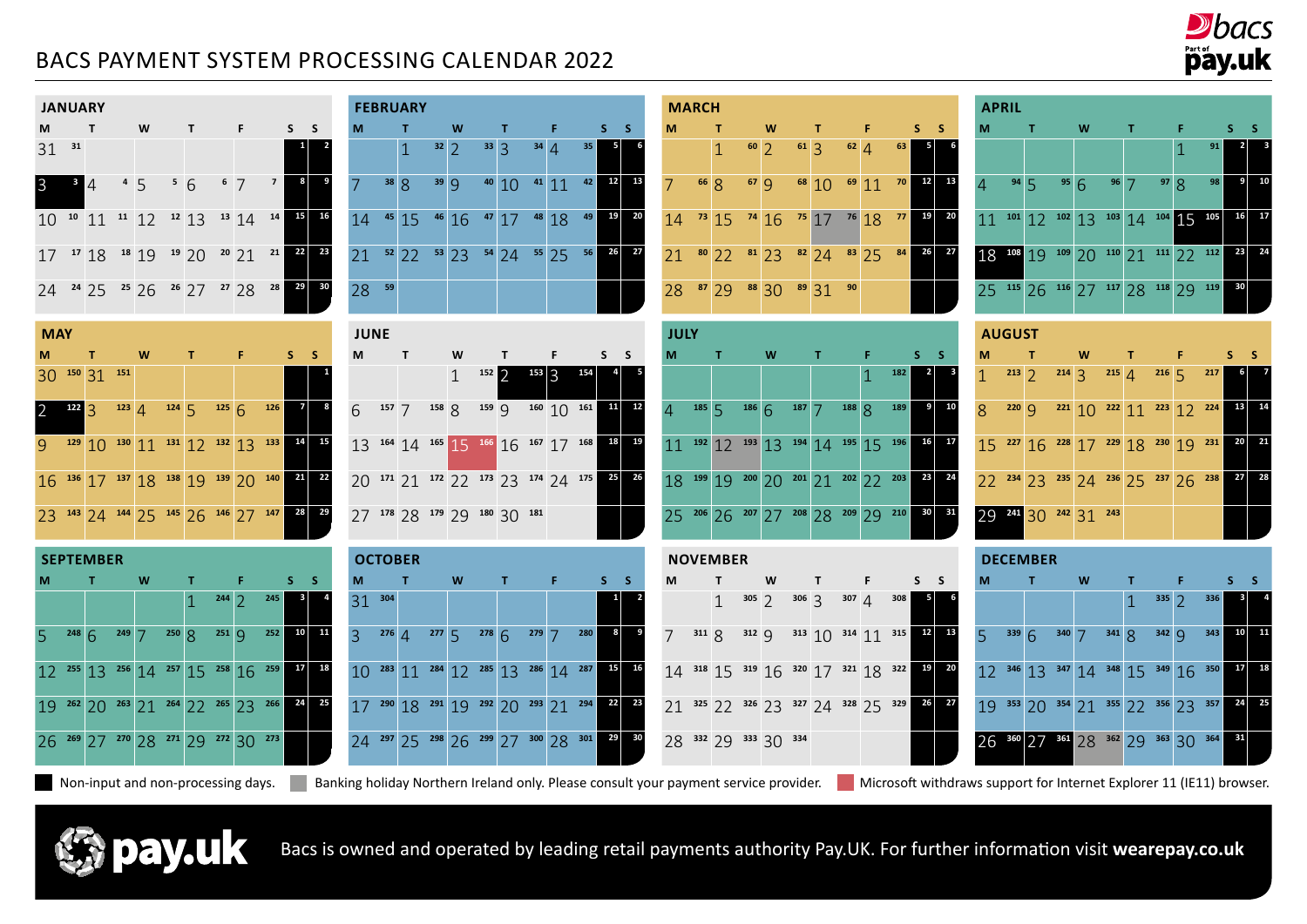

## Processing Arrangements for Bank / Public Holidays 2022

| <b>EASTER 2022</b>                   |                        |                               |
|--------------------------------------|------------------------|-------------------------------|
| PAYMENT ARRIVAL DATE                 | <b>PROCESSING DATE</b> | <b>LATEST SUBMISSION DATE</b> |
| Thursday 14 April                    | Wednesday 13 April     | Tuesday 12 April              |
| Tuesday 19 April                     | Thursday 14 April      | Wednesday 13 April            |
| Wednesday 20 April                   | Tuesday 19 April       | Thursday 14 April             |
| Thursday 21 April                    | Wednesday 20 April     | Tuesday 19 April              |
| <b>EARLY MAY BANK HOLIDAY 2022</b>   |                        |                               |
| <b>PAYMENT ARRIVAL DATE</b>          | <b>PROCESSING DATE</b> | <b>LATEST SUBMISSION DATE</b> |
| Friday 29 April                      | Thursday 28 April      | Wednesday 27 April            |
| Tuesday 3 May                        | Friday 29 April        | Thursday 28 April             |
| Wednesday 4 May                      | Tuesday 3 May          | Friday 29 April               |
| Thursday 5 May                       | Wednesday 4 May        | Tuesday 3 May                 |
| <b>QUEEN'S PLATINUM JUBILEE 2022</b> |                        |                               |
| PAYMENT ARRIVAL DATE                 | <b>PROCESSING DATE</b> | <b>LATEST SUBMISSION DATE</b> |
| Wednesday 1 June                     | Tuesday 31 May         | Monday 30 May                 |
| Monday 6 June                        | Wednesday 1 June       | Tuesday 31 May                |
| Tuesday 7 June                       | Monday 6 June          | Wednesday 1 June              |
| Wednesday 8 June                     | Tuesday 7 June         | Monday 6 June                 |
| <b>LATE AUGUST BANK HOLIDAY 2022</b> |                        |                               |
| PAYMENT ARRIVAL DATE                 | <b>PROCESSING DATE</b> | <b>LATEST SUBMISSION DATE</b> |
| Friday 26 August                     | Thursday 25 August     | Wednesday 24 August           |
| Tuesday 30 August                    | Friday 26 August       | Thursday 25 August            |
| Wednesday 31 August                  | Tuesday 30 August      | Friday 26 August              |
|                                      |                        |                               |

| <b>CHRISTMAS AND NEW YEAR 2022 / 23</b> |                        |                               |  |  |  |  |  |  |  |  |  |  |
|-----------------------------------------|------------------------|-------------------------------|--|--|--|--|--|--|--|--|--|--|
| PAYMENT ARRIVAL DATE                    | <b>PROCESSING DATE</b> | <b>LATEST SUBMISSION DATE</b> |  |  |  |  |  |  |  |  |  |  |
| Friday 23 December                      | Thursday 22 December   | Wednesday 21 December         |  |  |  |  |  |  |  |  |  |  |
| Wednesday 28* December                  | Friday 23 December     | Thursday 22 December          |  |  |  |  |  |  |  |  |  |  |
| Thursday 29 December                    | Wednesday 28* December | Friday 23 December            |  |  |  |  |  |  |  |  |  |  |
| Friday 30 December                      | Thursday 29 December   | Wednesday 28* December        |  |  |  |  |  |  |  |  |  |  |
| Tuesday 3 January                       | Friday 30 December     | Thursday 29 December          |  |  |  |  |  |  |  |  |  |  |
| Wednesday 4 January                     | Tuesday 3 January      | Friday 30 December            |  |  |  |  |  |  |  |  |  |  |
| Thursday 5 January                      | Wednesday 4 January    | Tuesday 3 January             |  |  |  |  |  |  |  |  |  |  |

### **Important Information On Processing**

- Ensure your software reflects Bacs non-processing days
- **•** You can submit your file up to 30 calendar days in advance of the processing date. If you cannot submit in advance, we recommend early submission on input day (from 07:00 onwards)
- Ensure all staff involved in processing your Bacs payments have access to a copy of the Bacs 2022 processing calendar
- **•** For more information, contact your payment service provider or Bacs Service Desk on **0370 165 0018** or visit **[bacs.co.uk](http://www.bacs.co.uk)**

**Please note:** your telephone calls may be recorded for security or monitoring purposes. Information is correct at time of going to press.

**\*Consult your payment service provider for entry date and processing day arrangements for accounts held in Northern Ireland.**

After 15 June 2022, the Internet Explorer 11 (IE11) desktop application will go out of support and (depending on your version of Windows) may stop working. Find out what you should do by visiting **[wearepay.uk/IE1](https://www.wearepay.uk/programmes/changes-to-psw-access/)1**